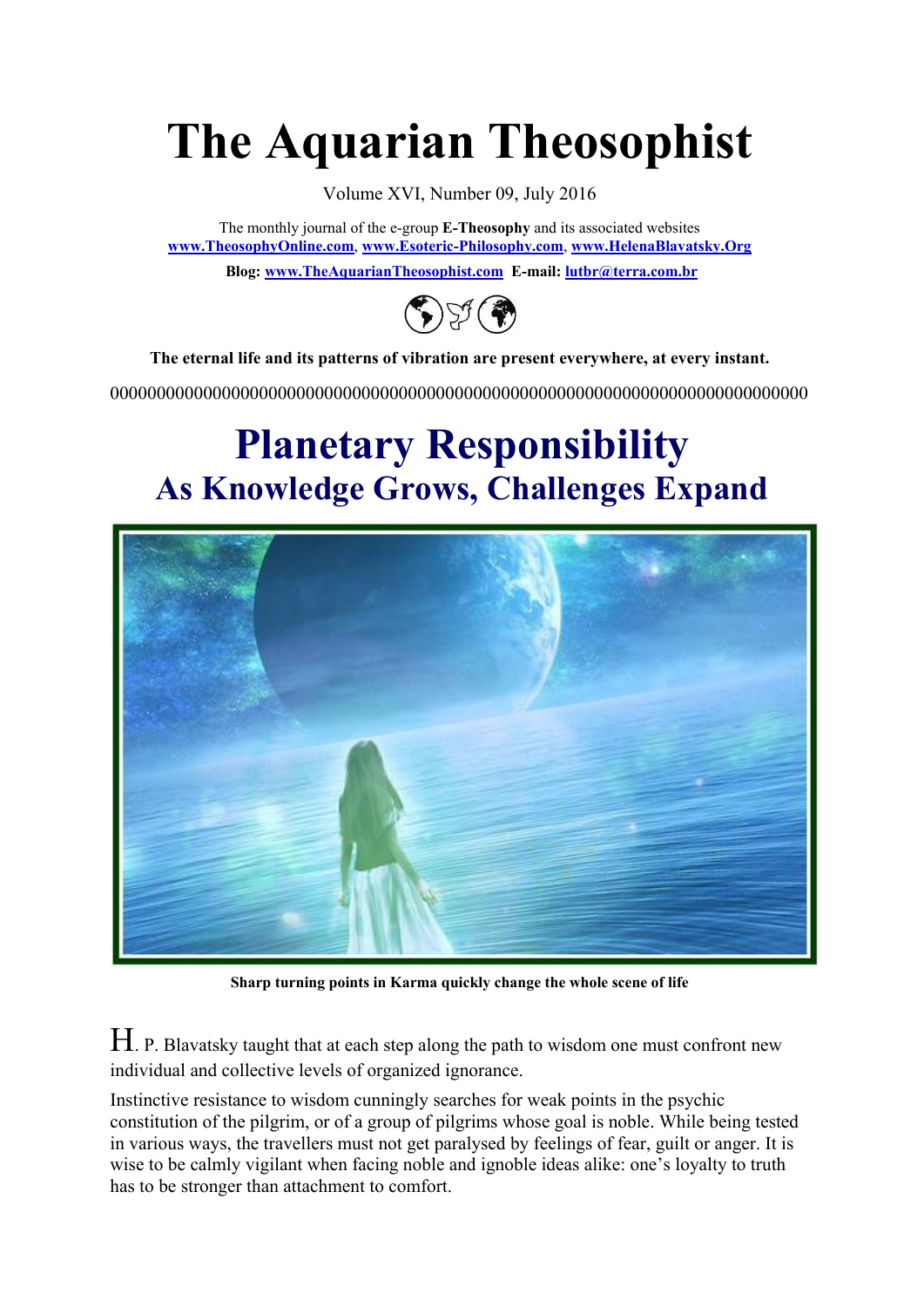It is by replacing negative thoughts with positive ones and by keeping the emotional mind concentrated on that which is elevated and correct that one makes progress. It would be wrong to pay too much attention to negativities, and disastrous to deny their existence, or ignore the need to overcome them.

The dangers get renewed all the time: the fire of probation burns little by little and slowly destroys ignorance. The healing process is seldom painless or limited to one person only. The challenge operates 24 hours a day, non-stop.

In human relations, affinity is serene; sincerity is calm; and the cult of pleasure brings about violence in various levels of consciousness. Seduction and hatred are the two sides of a counterfeit coin. While making life unstable, they tend to dominate civilizations that have no future.

Self-restraint in all things paves the way to the beginning of peace, and voluntary simplicity brings about an enduring contentment. Truthfulness is inseparable from good will. However, sincerity sees falsehood with severity. New forms of intelligence are emerging that easily destroy various social structures based on hypocrisy.

One of the correct ways to help such a transitional process is remembering that there is no power stronger than truth and acting accordingly, regardless of appearances. Citizens must deal with their individual challenges in the middle of a planetary change whose speed visibly accelerates. Many a power structure based on false assumptions is crumbling in our century. The process unfolds in local and global circles of karma, as well as on the psychological world. No one can remain away from it.

Social crisis is no excuse for a lack of self-discipline. In fact, collective difficulties make selfcontrol and wisdom all the more necessary. As knowledge grows, challenges expand. After a long evolution, our mankind should know enough by now about right and wrong courses in life. A small number of well-informed citizens can make the difference as to the global karma.**[1]**

Through their timeless teachings, the great thinkers of all ages provide our humanity with the inner resources necessary to face any crisis in a positive and creative way. Responsible individuals have the proper levels of access to the common wisdom accumulated for thousands of years.

Calm vigilance is a helpful practice for these good-willing souls. Maimonides taught about "atoms of time" **[2]** and the Zen tradition speaks of "sudden enlightenment". Teilhard de Chardin wrote about the same idea under the name of "Omega Point": in special occasions, a very small amount of time can liberate an immense amount of energy. There are cornerstones in time and sharp turning points in Karma which change the whole scene of life in quicker ways than many people can even suspect.

#### NOTES:

**[1]** See in our associated websites the articles "The Essence of Human Future" and "Meditation on the Awakening of Mankind".

**[2]** "The Guide for the Perplexed", Maimonides, Dover Publications, Inc., New York, 414 pp., see pp. 120-122.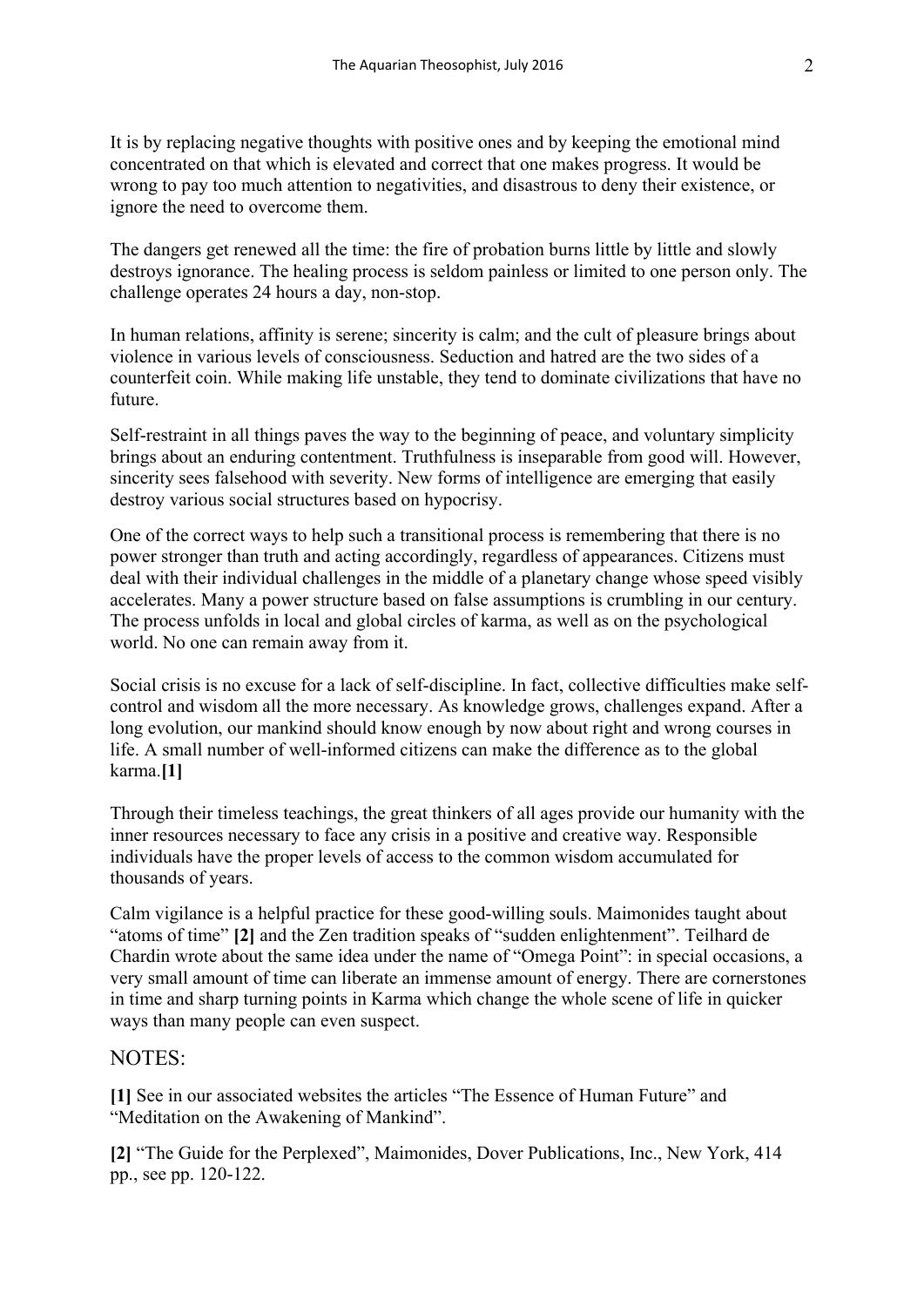### **The Ideal of a World Federation**



 $\overline{A}$  gradual and harmonious federalism is an important idea to implement in Europe and around the world as long as there is balance and mutual respect.

The ideal of world federation dates to ancient Rome: emperor Marcus Aurelius organized a council of nations. Immanuel Kant proposed it in his famous 1795 essay "Perpetual Peace".

Our *planetary community* is older than the present mankind. It embraces all forms of life and cannot be suffocated by bureaucratic structures governed by money worshipping souls. Real improvements in society must express the progress of human souls in the direction of altruism: ideologies are of scarce use. There is no need, for instance, to choose between "nationalism" and "globalism". Common sense is better than narrow-mindedness.

Theosophists work for universal brotherhood and also have a deep love for their own countries. Helena Blavatsky loved her country, Russia, very much. The Masters of the Wisdom who more directly helped found the theosophical movement made it clear that they loved their native India dearly. It is correct to feel affection for one's nation, for this altruistic sentiment, whenever it is combined with discernment, flows on the higher levels of consciousness.

Universal brotherhood and World federation are not meant to destroy countries. A planetary commonwealth must be built on the basis of a complete respect for all nations. World federalism has nothing to do with blind obedience to a "globalist" monetary ideology regulated by bankers.

Nationalism, which Helena Blavatsky praises in her book "The Key to Theosophy" **[1]**, is a natural feeling. As any other emotion, it must be made noble and world-friendly. Despising nationalism is no good, especially when the contempt is stimulated by money-centered power structures situated far away from local communities.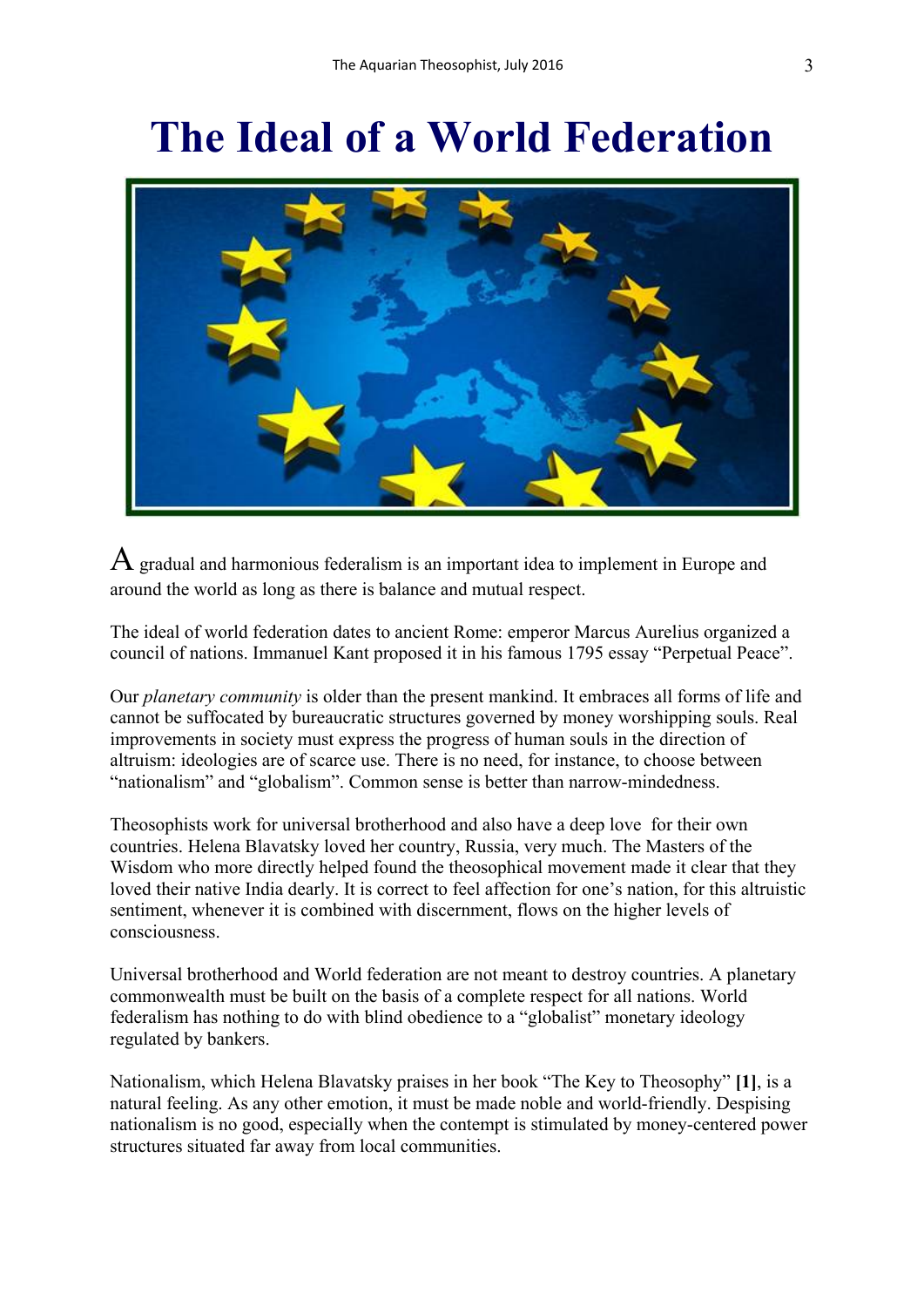A healthy individual has concentric circles of love for his family, his city, his country, for the continent where he usually lives, for other countries around the world and humanity as a whole. He also loves his planet and the entire Universe. All these concentric feelings are inseparable from each other.

Mutual respect leads to universal brotherhood. Good will and solidarity are two universal principles inspiring the theosophical movement. World federalism and regional initiatives like the European Union are beautiful ideas, but their passing political structures are the moths of a day and must not be allowed to humiliate nations or cancel their sovereignty.

#### **European Compassion, Ethics And Mass Immigration**

Europe, the "fifth continent" in esoteric philosophy, is relatively prosperous if compared to other continents. It has therefore an ethical duty regarding the poor nations of the world.

This, however, does not mean that in order to fight injustice Europe must open its doors indiscriminately to millions of refugees coming from other parts of the globe. Compassion must be practiced with Discernment. Social problems can only be healed if tackled by their causes, not their effects.

The right way for Europe to show solidarity regarding the poor peoples and nations around the world is to actively promote economic and social Equilibrium in international relations.

The political power of short-term investment money should be examined, lest globalism becomes an excuse to extinguish democracy and cancel people's rights. It is not a bad idea to trace the capital investments flowing behind Radical Islam. Compassion should not be used as an alibi to create chaos in Europe, or the United States: the very origin and foundation of social injustice ought to be unmasked.

People have a right to survive in their own countries in the first place. The international obligation of Europe and the United States is not to open their borders: it is to create right international relations on the social, cultural, political and economic realms.

Let us see an example: the Vatican and its long-enduring role in history.

The disproportionate treasures accumulated in the Vatican are a golden symbol of social injustice practiced in previous centuries. Pope Francis seems to care for the poor, and this is good. He should then give the Vatican treasures back to the nations from which they were stolen in colonial times. The decision would demonstrate that the pope has real respect for the teachings of Jesus, which recommended voluntary simplicity. Francis of Assisi taught the same.

If Europe is still a largely Christian continent, it must live up to its higher values. The luxury of the Vatican can be eliminated. Its riches may be used so as to help promote a solidary economy around the world. The Bank of Vatican would do well in abandoning its traditional practice of criminal money laundering and ceasing its cooperation with the Mafia in Italy. Police authorities and Italian judges might help the pope and his cardinals in taking steps in that direction. The bank of the pope will do well in donating its money to projects stimulating mutualism in poor nations, instead of organized crime.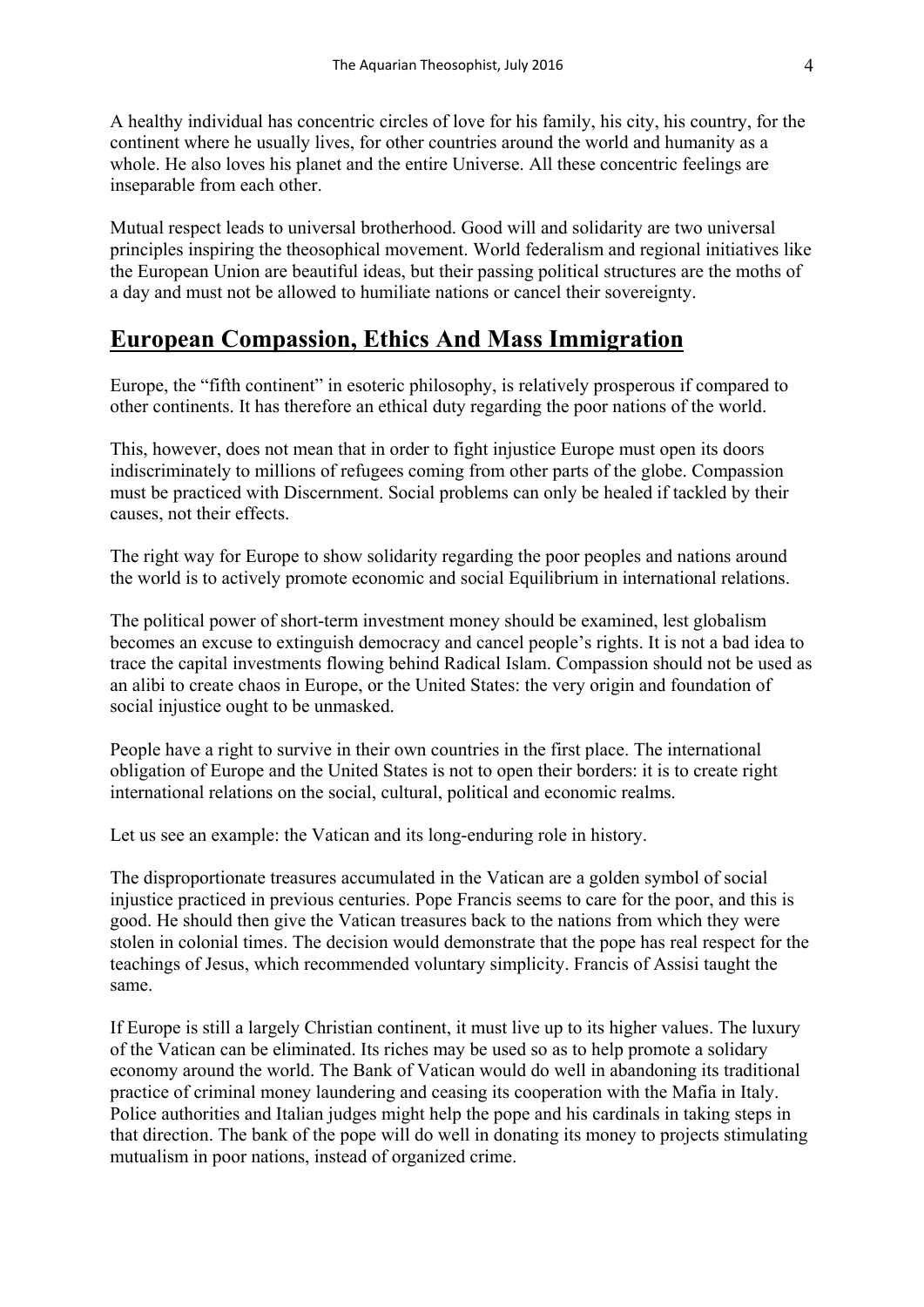These are but a few examples of the many ways Compassion and Discernment can inspire new policies in Europe, helping eliminate the Causes of poverty and terror while unmasking the absurdity of nuclear proliferation. A long-term peace must be built that is based on unconditional justice, ethics and good will.

#### NOTE:

**[1]** "The Key to Theosophy", Helena Blavatsky, Theosophy Co., India, p. 44; in the edition of Theosophy Co., Los Angeles, see pp. 44-45.

### **Donald Trump Wants a Respectful Relation Between the USA and Russia**



The present power structure in the United States is unbalanced. It depends on a sort of military tension regarding Russia and other parts of the world, so that it can keep and expand its overgrown military budget.

Nuclear proliferation and arms race result from fear. The economic groups that feed on them need a public atmosphere of unsafety. Hence the search for a new cold war.

Besides bad in itself and absurd from a humanist point of view, the continuous expansion of military budgets means an uncontrolled public debt. Donald Trump has irritated the whole power structure in his country and around the Western world by firmly refusing to accept a new Cold War with Russia, or to close his eyes to the danger of Islamic terror.

Contrary to appearances, Trump's views are mostly consistent. Those who have joined the orchestra now calling him "a new Hitler" should reject hypnotic suggestions and actually compare Trump's books to Hitler's "Mein Kampf". What do they have in common?

Donald Trump is disappointing the political lobby of arms industries, and this is something which Adolf Hitler did not do. Such humanists as Hillary Clinton or Barack Obama also did not challenge the power or the money of nuclear and military conglomerates.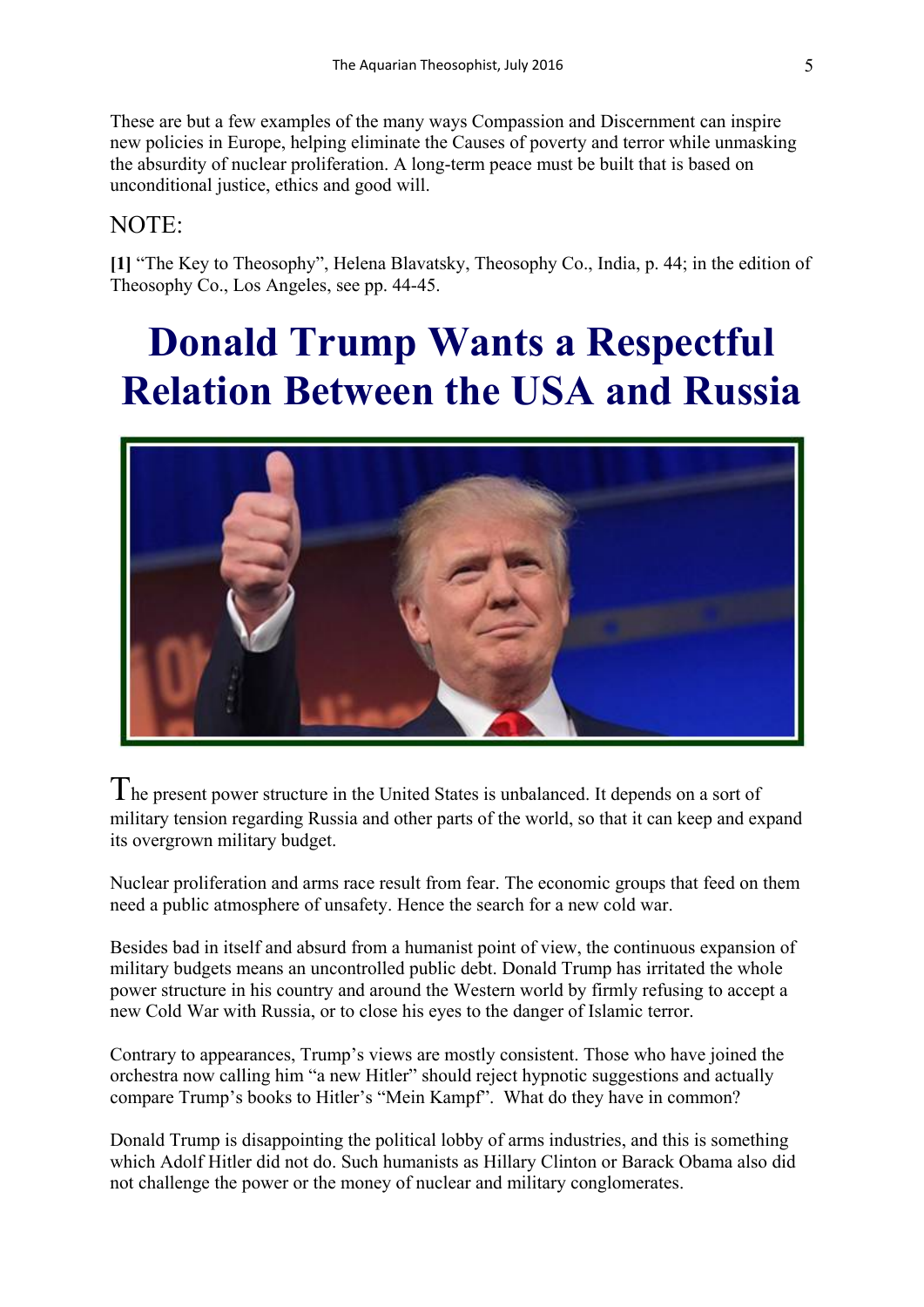Trump's independence is described as unacceptable by the establishment and the main media because it challenges the blind routine of *business as usual*. His ideas force people to reexamine issues.

See here his stance against a new cold war, as presented by journalists who think that "Russia is the enemy", and cold war and nuclear escalation should be stimulated:

[http://www.bloomberg.com/news/articles/2016-07-21/trump-says-u-s-may-not-defend-nato](http://www.bloomberg.com/news/articles/2016-07-21/trump-says-u-s-may-not-defend-nato-allies-against-russia-attack-iqvw8gki)[allies-against-russia-attack-iqvw8gki](http://www.bloomberg.com/news/articles/2016-07-21/trump-says-u-s-may-not-defend-nato-allies-against-russia-attack-iqvw8gki)

000

# **Preserving Access to Universal Wisdom**



**The Seat of the Universal House of Justice, at the Baha'i World Centre, in Haifa, Israel.**

 $F_{\text{or ages}}$  it has been difficult to have access to due information about universal wisdom, theosophy or esoteric philosophy.

In many places it is still personally dangerous to study anything different from the dogmatic and dominant religions, or to follow the ideal of universal brotherhood.

In the 21st century, violence against the liberty of thought has been growing in Europe, United States and other parts of the globe.

Religious intolerance has emerged in the form of Islamic terror. Anti-Semitism is still a problem in many countries, sometimes astutely veiled under the appearance of boycott to Israel.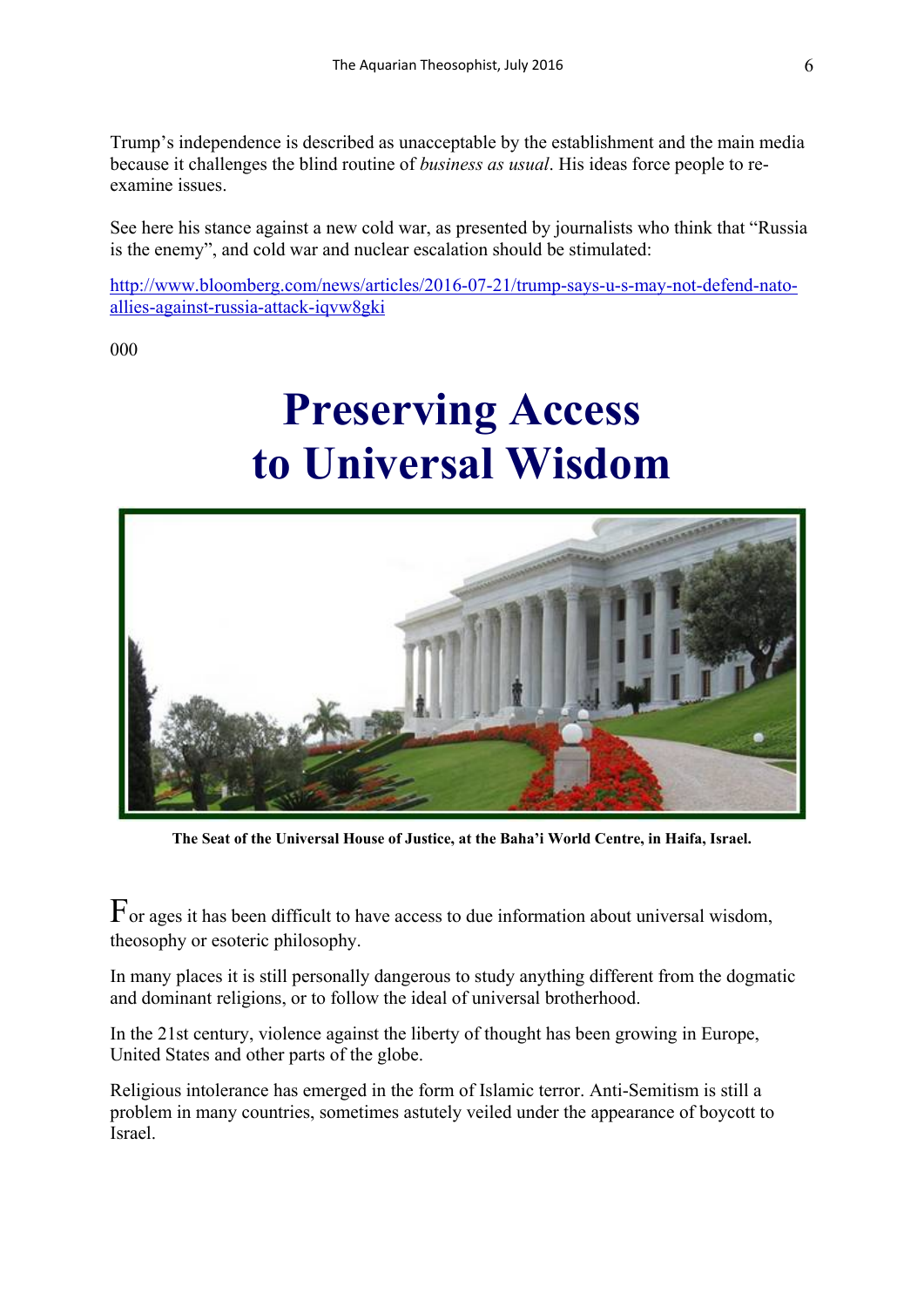The present-day persecution of the members of Baha'i Faith in Iran and other Islamic countries is but one example among many. Religious minorities and their ethnicities are not being respected in the Middle East, with the exception of Israel.

It is a valuable opportunity to live in a country and a time when one has access to free information about the wisdom that leads people to a clean life, an open mind, a pure heart, and a feeling of brotherhood to all beings, regardless of religion, philosophy or social class.

Such a privilege deserves being carefully protected, and taken advantage of.

# **Brotherhood Among Nations**

#### **Sowing the Seeds of World Peace**



**The Presidents of Liberia and Israel shake hands in Israel**

In the last few thousand years, many a nation and ethnic group has been despised, persecuted, subjected to humiliation and mass-murder.

This has happened for example to Jews, to African people, to Native peoples in South, Central and North America, and to the Armenians. Each such episode of racism and intolerance is a source of shame for our mankind.

All the time in every nation there have been also those who actively defend the law of universal brotherhood and help people who suffer unfair persecution. Slavery has been defeated. Anti-Semitism lost decisive battles. The strengthening of Israel in recent decades has been significant. The growing respect for people of African origin and for native peoples across the world has still many obstacles to win, but progress has been made.

It is the duty of theosophists and citizens of good will to actively fight racism, anti-Semitism and any feelings of racial hatred.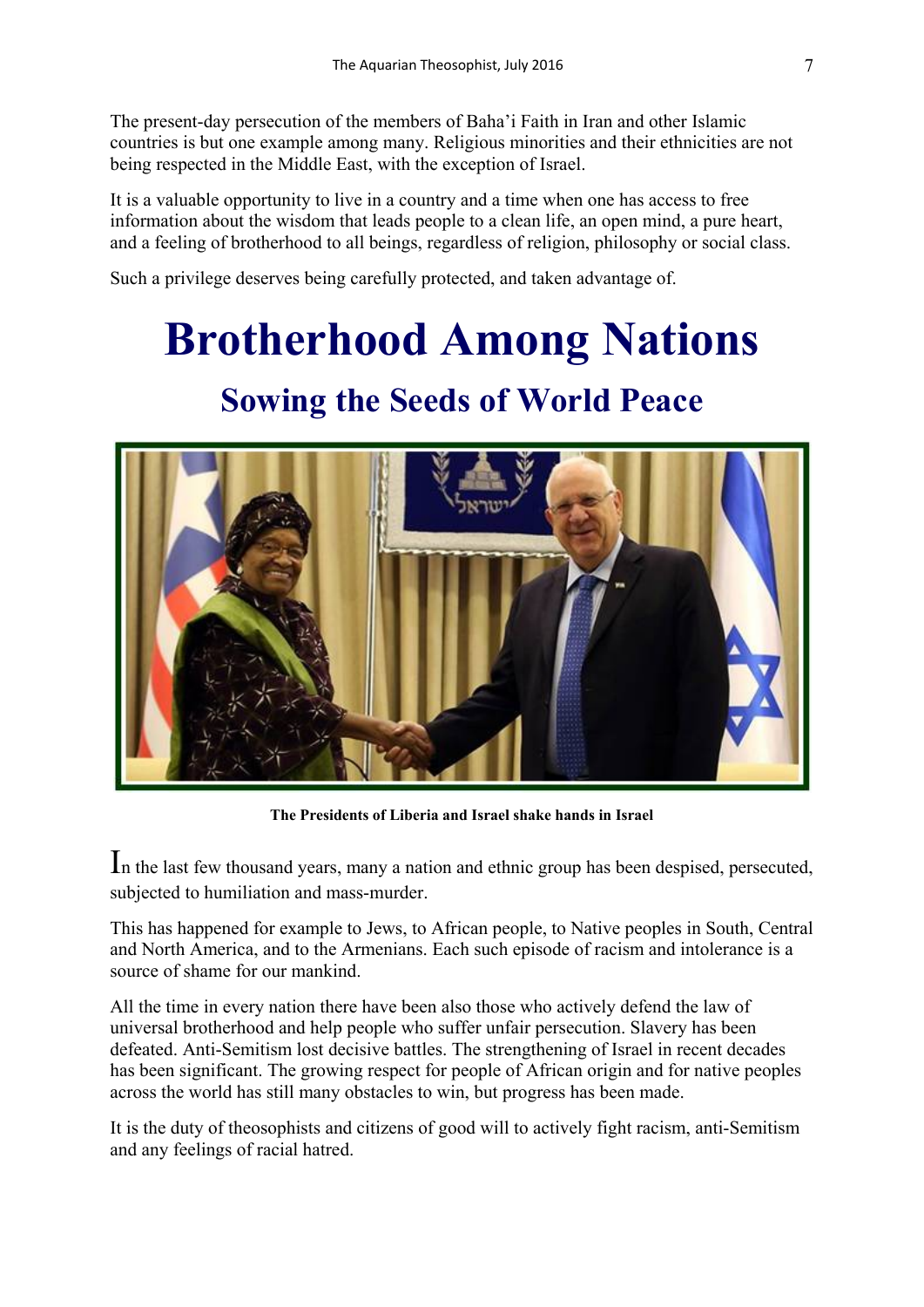### **Man, Created from Stone In Deucalion and the Andes**



**Deucalion and his wife Pyrrha casting stones, relief in the Parc del Laberint d'Horta, Barcelona, Spain.**

 $F$ rom time to time humanity needs to deeply renew itself, after a radical failure in Ethics, or *the art of sowing good karma*. The Encyclopaedia Britannica sums up the myth of Deucalion:

"When Zeus, the king of the gods, resolved to destroy all humanity by a flood, Deucalion constructed an ark in which, according to one version, he and his wife rode out the flood and landed on Mount Parnassus. According to a story found first in the Roman poet Ovid's Metamorphoses, Book I, upon offering a sacrifice and inquiring how to renew the human race, they were ordered to cast behind them the bones of their mother."

The story goes on:

"The couple correctly interpreted this to mean they should throw behind them the stones of the hillside ('mother earth'), and they did so. Those stones thrown by Deucalion became men, while those thrown by Pyrrha became women. In early Greek versions Hermes told the couple directly to cast stones behind them."

Thus the expression "to be firm as a rock" has its mythological implications. Stones may symbolize that which is stable and enduring.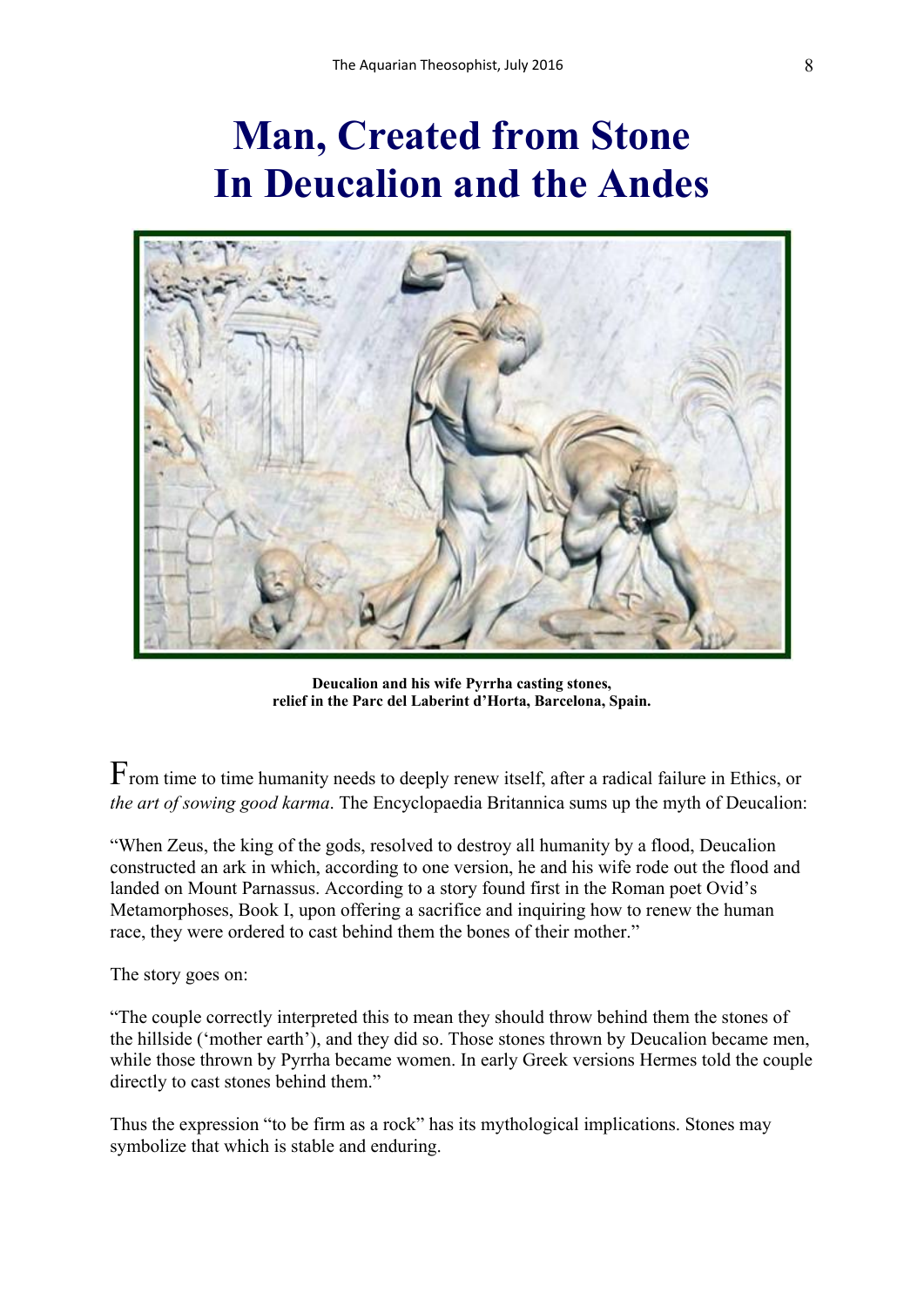In the ancient Andean myths of creation, too, men were made from stone, and sometimes people became stone statues by order of the gods. **[1]**

#### NOTE:

**[1]** See "Mitos, Leyendas y Cuentos de los Quechuas", Jesús Lara, Ed. Los Amigos del Libro, La Paz, Bolivia, 1987, pp. 33-34.

# **The Door that Is Never Closed**



It does not make sense to focus theosophical studies too much in "regular" or formal, outward discipleship, for it is not openly available.

Lay discipleship, on the other hand, is a healthy topic to study, for it refers the student to a practical Door that is never closed.

All theosophical schools of thought know, or should know, that Confidence in the Masters is an important point. Confidence, however, must never be blind. Its source includes Discernment: it comes gradually and in due time as one patiently studies for a number of years.

Confidence in the Mahatmas means a natural knowledge that they exist and work for mankind's evolution since the beginning of human evolution. An affinity with the great souls who guide the planet implies being aware that asking for any "favours" or "help" is worse than useless. One must seek to be helpful, instead.

The 1900 Letter from a Master made it clear: small talk about personal relation with Masters, personal faith in personal teachers, and emotional worship of leaders and Mahatmas are all illusions.

The guru is to be found within.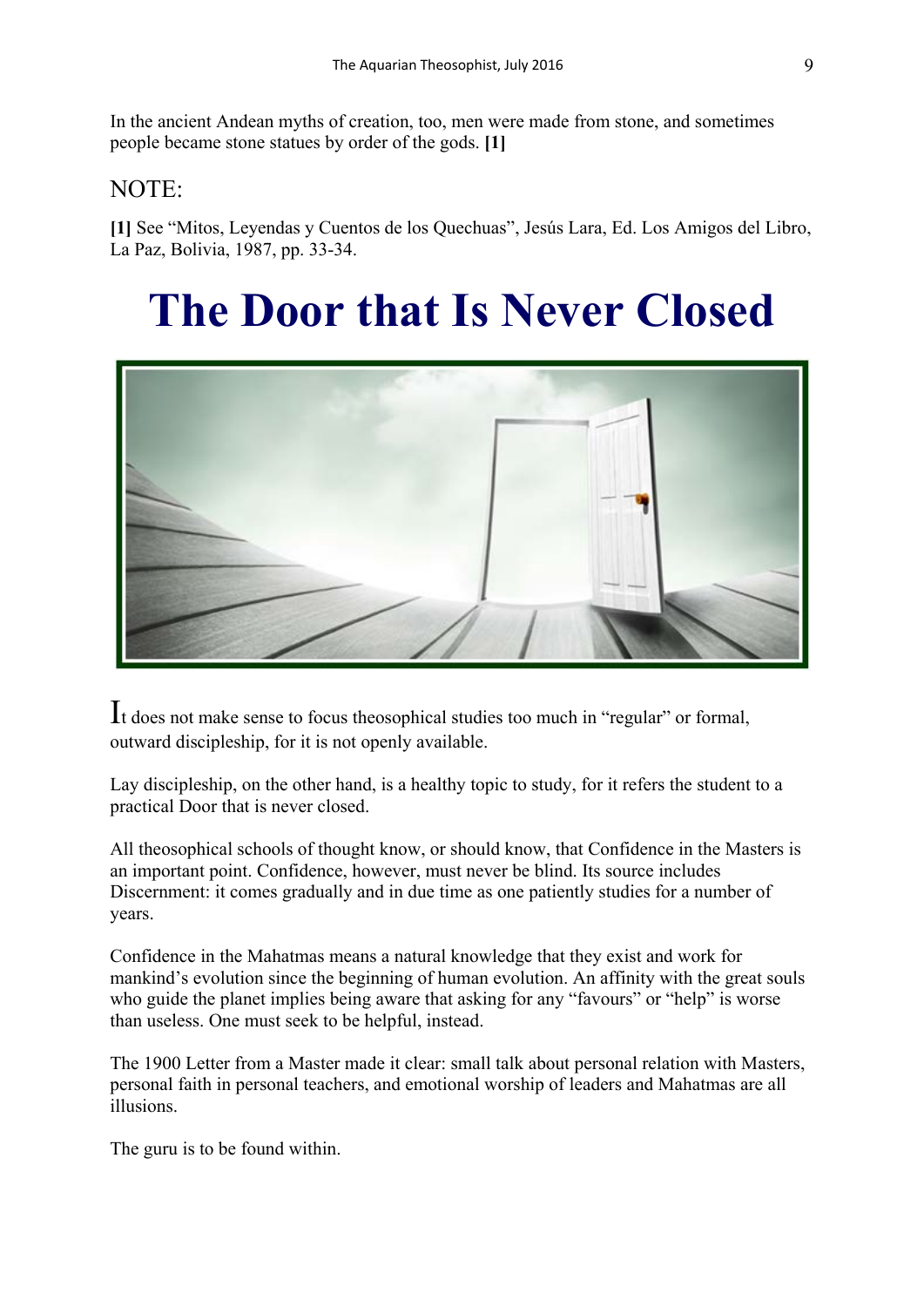Lay discipleship is not about personalities: its process is alive and operating now as in all time. "Regular" discipleship stopped to exist in the modern esoteric movement sometime between 1891 and 1900. Its many fake varieties are not to be stimulated.

A wealth of information on discipleship, based on classical sources, is available in our associated websites. **[1]**

#### NOTE:

**[1]** See for instance [www.TheosophyOnline.com,](http://www.theosophyonline.com/) [www.Esoteric-Philosophy.com,](http://www.esoteric-philosophy.com/) [www.HelenaBlavatsky.org](http://www.helenablavatsky.org/) and [www.FilosofiaEsoterica.com.](http://www.filosofiaesoterica.com/)

#### **Disguising the Absence of Rational Arguments: Personal Attack as a Political Device**



**Al Gore, whom the political lobby of oil producers describes as an "unacceptable person", fights the causes of environmental pollution and won the 2007 Nobel Peace Prize.**

Arthur Schopenhauer wrote in his book on Eristic that the last resource of those who have no real argument in a philosophical dispute is to attack the person of the opponent, instead of his ideas.

"Might is right", according to those who think of themselves as powerful, and they believe they have the right to persecute people whose ideas are "politically uncomfortable".

Helena Blavatsky, an unmarried woman in the 19th century, bluntly questioned British racial bias and imperial domination in India and elsewhere. She denounced the organized ignorance promoted by Churches and had the audacity to propose Universal Brotherhood as a law of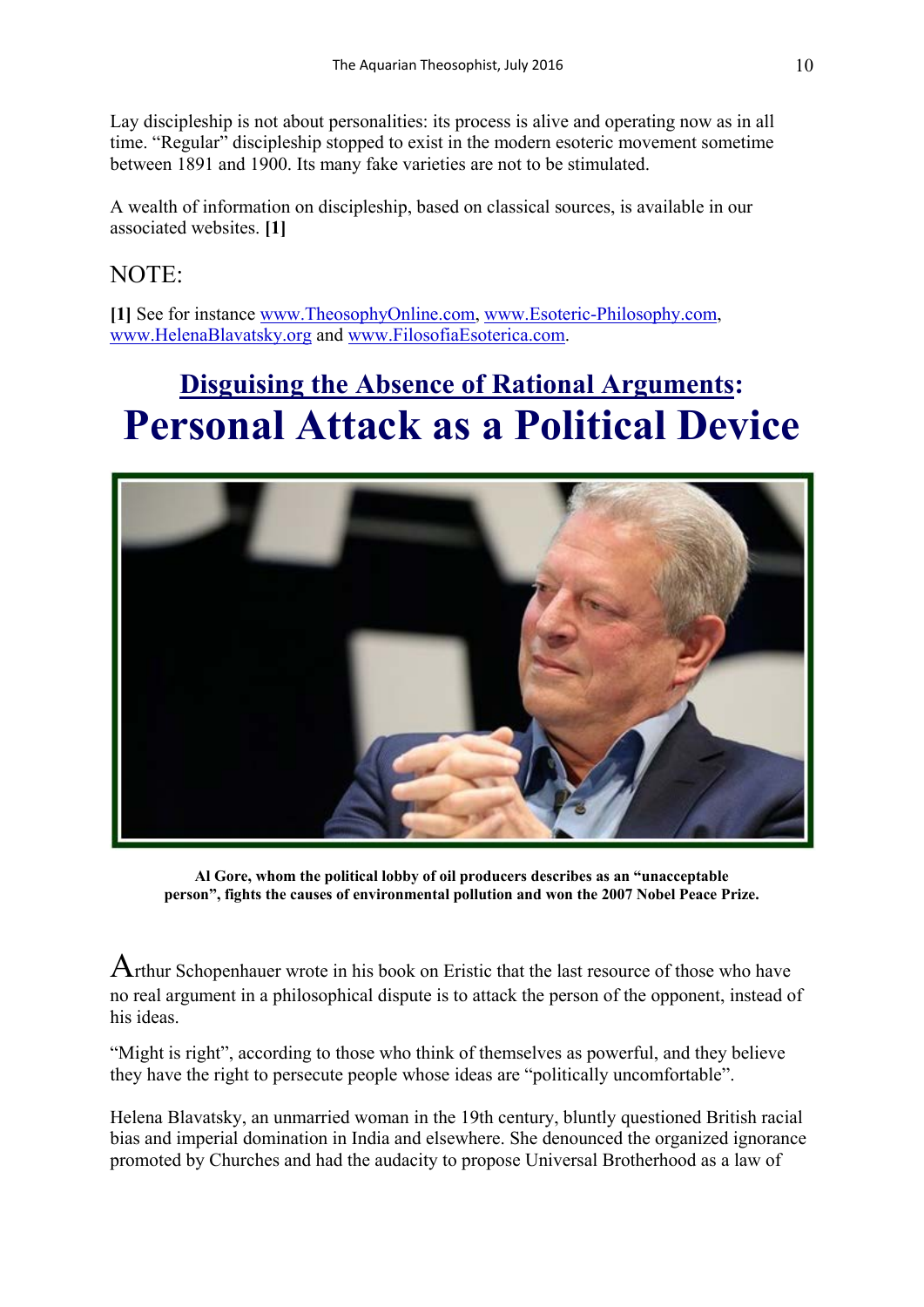nature. She was conveniently described by "politically correct" people as a fraud and a dishonest woman. In this way, the strength of the theosophical movement was limited.

Giordano Bruno was killed for his ideas. Galileo Galilei was arrested and humiliated by the Vatican for his strange notions about the Earth not being the center of the Universe. Examples are legion. In every field of knowledge, innovators use to be strongly despised before the resistance to truth loses strength.

Both Freud and HPB wrote about the process of human rejection of new and more accurate views of facts involving personal opinion, or emotion.

More recently, orchestrated personal attacks to Al Gore and other social leaders and thinkers who offer new points of view express the political and economic imposition of a "consensus" similar to the "consensus" fabricated by the Vatican centuries ago.

Commercial media is used in that process nowadays. The psychological symptom of irrationality is clear in the fact that there is no actual reasoning in such attacks: it is the personal image of the contender that is attacked. Logic is not welcome when organized ignorance fights those who dare question it. Yet truth prevails in due time, and orchestrated falsehood fails.

### **Ecology, Moderation and Peace**



**The arrival of "progress" in the Amazon region**

It is said that every last quarter of a century the immortal sages who guide mankind liberate to our civilization some form of higher and inspiring influence.

From 1975 through the year 2000, the principles of moderation and self-restraint were taught to us all through the ecology movement and the movement for sustainable development.

Now the questions are: did we move away from economical greed and environmental destruction since the period of 1975-2000?

Did we adopt healthier economic and social habits?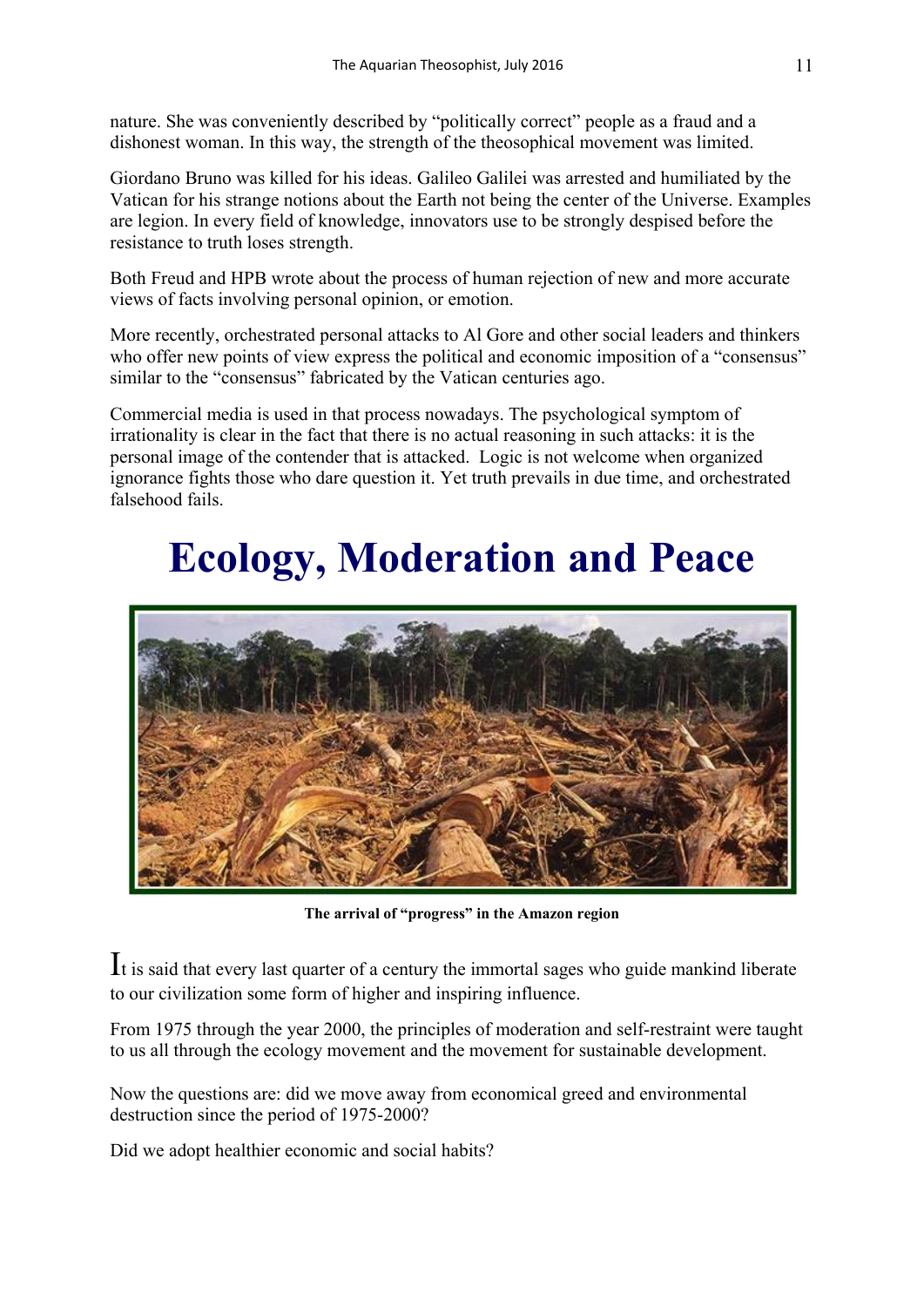Are the foundations of our civilization wiser and more stable now? And what is it that each of us is doing about that?

#### **Henry Vaughan: I Saw Eternity the Other Night**



I saw Eternity the other night, Like a great ring of pure and endless light, All calm, as it was bright; And round beneath it, Time in hours, days, years, Driv'n by the spheres Like a vast shadow mov'd; in which the world And all her train were hurl'd.

000

The above verses open the poem "The World", by Henry Vaughan. The rest of the poem falls into passing events.

000

## **The Associated Blogs and Websites**

These are some of our websites and online libraries: [www.TheosophyOnline.com,](http://www.theosophyonline.com/) [www.Esoteric-Philosophy.com,](http://www.esoteric-philosophy.com/) [www.HelenaBlavatsky.org,](http://www.helenablavatsky.org/) [www.HelenaBlavatsky.net,](http://www.helenablavatsky.net/) [www.Vislumbres.com,](http://www.vislumbres.com/) [www.TheAquarianTheosophist.com](http://www.theaquariantheosophist.com/) and [www.FilosofiaEsoterica.com.](http://www.filosofiaesoterica.com/) On Facebook, see and like the pages **The Aquarian Theosophist**, **E-Theosophy**, **Helena Blavatsky**, and **United Lodge of Theosophists**, among others.

000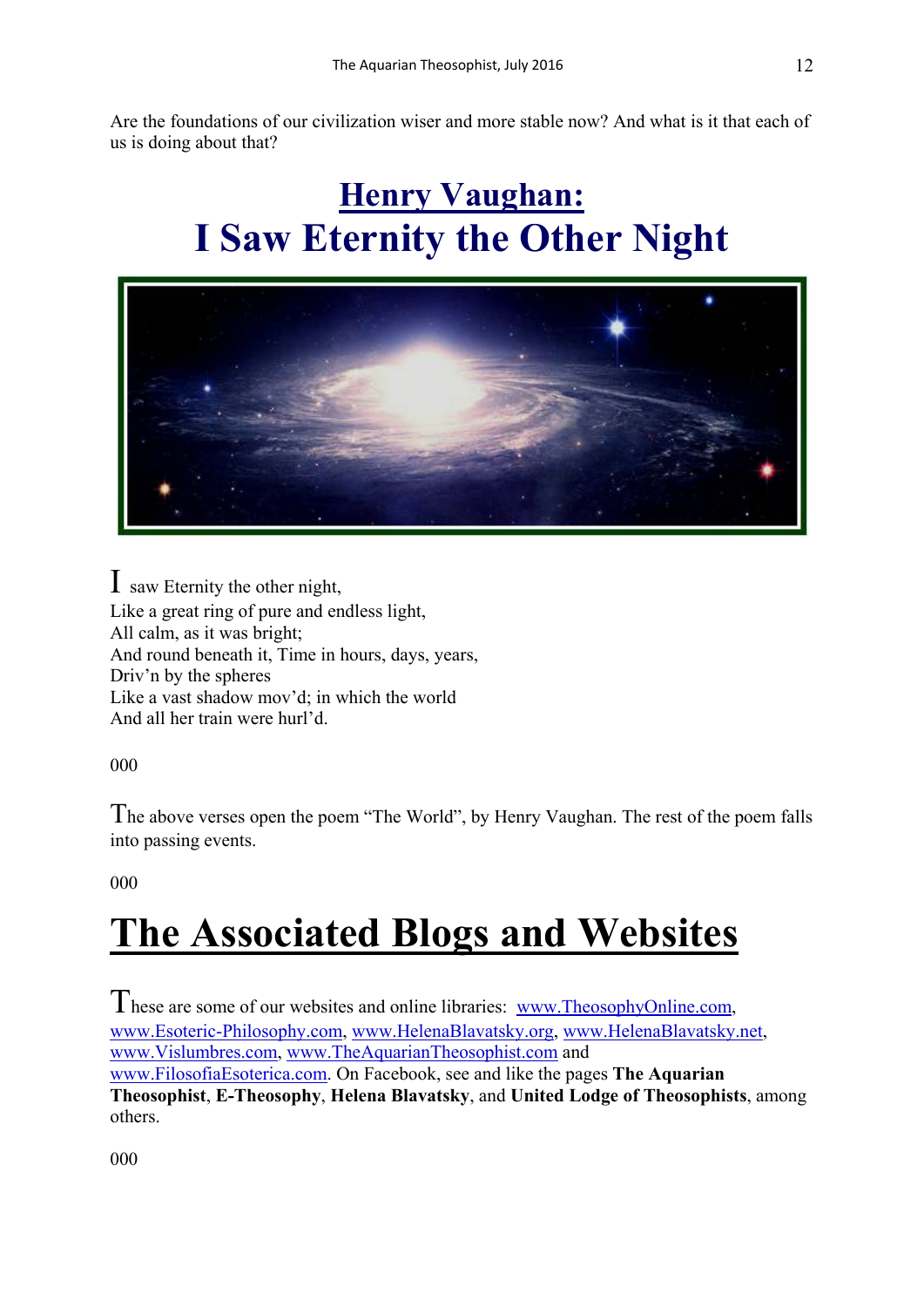# **Augusto dos Anjos: A Philosopher's Agony**



#### **The Sahara Desert**

 $\Gamma$  read the Ptah-Hotep, I read the obsolete Rig-Veda. Yet nothing gives me rest… The Unconscious haunts me and I swirl possessed, Restless harmattan **[1]** in aeolian rage!

I'm witness here to an insect's death!… Alas! Now all phenomena of earth From pole to pole seem to make real Anaximander of Miletus' ideal!

Atop the heterogeneous hieratic areopagus Of Ideas I wander, a lost magus, From Haeckel's soul to souls of Cenobites!..

The thick veiling of secret worlds I tear; And just like Goethe, I catch the sight Of universal substance ruling there!

#### NOTE:

**[1]** Harmattan: a dry wind from the Sahara desert.

[Translated into English by Odile Cisneros: [http://sibila.com.br/english/two-poems-2/2260.](http://sibila.com.br/english/two-poems-2/2260)]

Brazilian poet Augusto dos Anjos lived between 1884 and 1914. He had a hard, difficult and brief incarnation, and left a number of extraordinary poems, unfortunately pessimistic. (CCA)

000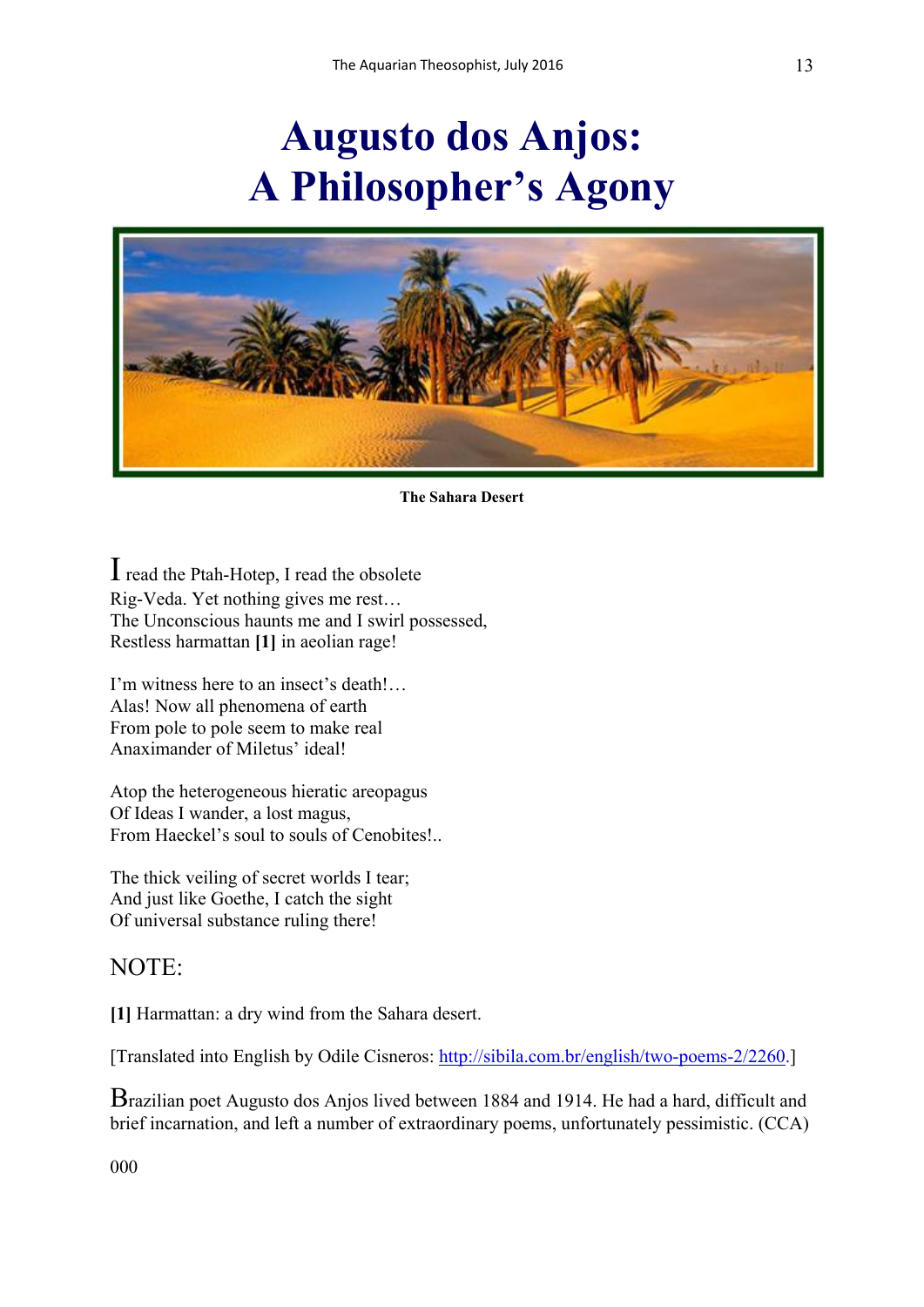



The word *interruption* refers to <sup>a</sup>*break in continuity*. What can we say then of those situations where *interruption is continuous*?

A thoughtless mind results from *permanent interruption*. In the first half of 21st century, one central characteristic of the culture dominated by electronic devices is its ceaseless, "automatic" interference with the mind and actions of every individual.

Whenever thought and emotion are subject to a constant change of substance and direction, they remain dependent on meaningless superficiality and obey to the lower instinctive mind.

Propaganda strategies and the mass media controlled by commercial interests try to keep the citizen limited to his role as a consumer. They "guide" him by stimulating various kinds of blind automatic impulses in his emotional mind. From this point of view, a constant interruption is most important. It grants the citizen's mind is weak, fragmented, has no clear direction and thus it is an easy prey to electronic hypnotism.

Theosophy, on the other hand, invites us to abandon anxiety and hear the voice of inner conscience. A theosophist leaves aside the superficial habits associated with haste and the illusion that "time is scarce".

The citizen of good-will must be the director of his own life. He is invited to interrupt the culture of constant interruption. He learns to create his own rhythms so as to listen to himself and directly cooperate with the long-term project of his spiritual soul.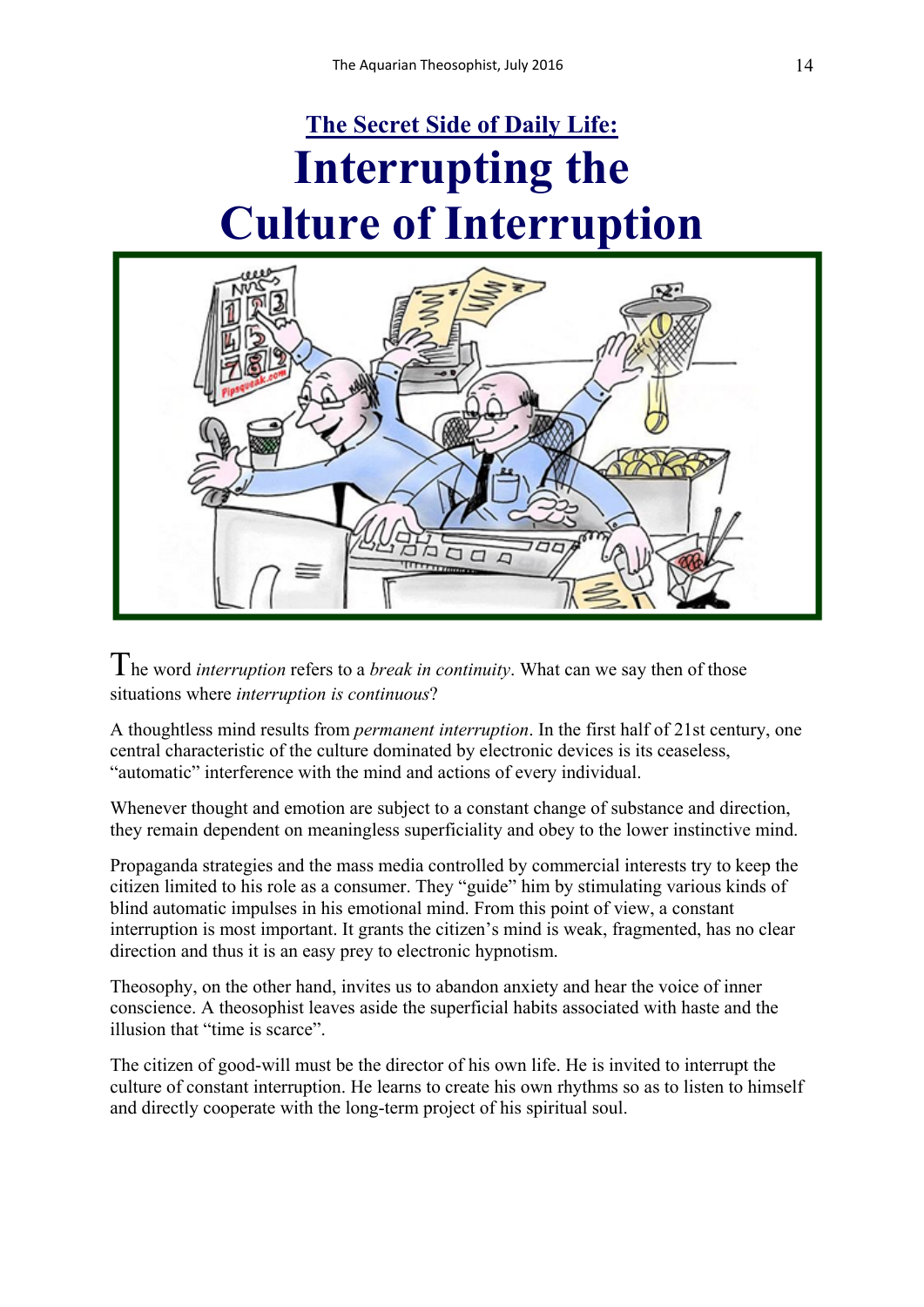A self-responsible citizen has the right and the duty of forming his own thoughts; of hearing his feelings, and calmly evaluating his actions and the actions of others. It is up to him to preserve the time necessary to take practical lessons from everything he sees and observes.

#### **Sir Henry Wotton The Character of a Happy Life**



**Sir Henry Wotton, an English author, diplomat and politician who sat in the House of Commons in 1614 and 1625**

How happy is he born or taught, That serveth not another's will; Whose armour is his honest thought, And simple truth his utmost skill;

Whose passions not his masters are; Whose soul is still prepar'd for death, Untied unto the world by care Of public fame or private breath;

Who envies none that chance doth raise, Nor vice; who never understood How deepest wounds are given by praise; Nor rules of state, but rules of good;

Who hath his life from rumours freed; Whose conscience is his strong retreat; Whose state can neither flatterers feed, Nor ruin make accusers great;

Who God doth late and early pray, More of His grace than gifts to lend; And entertains the harmless day With a well-chosen book or friend;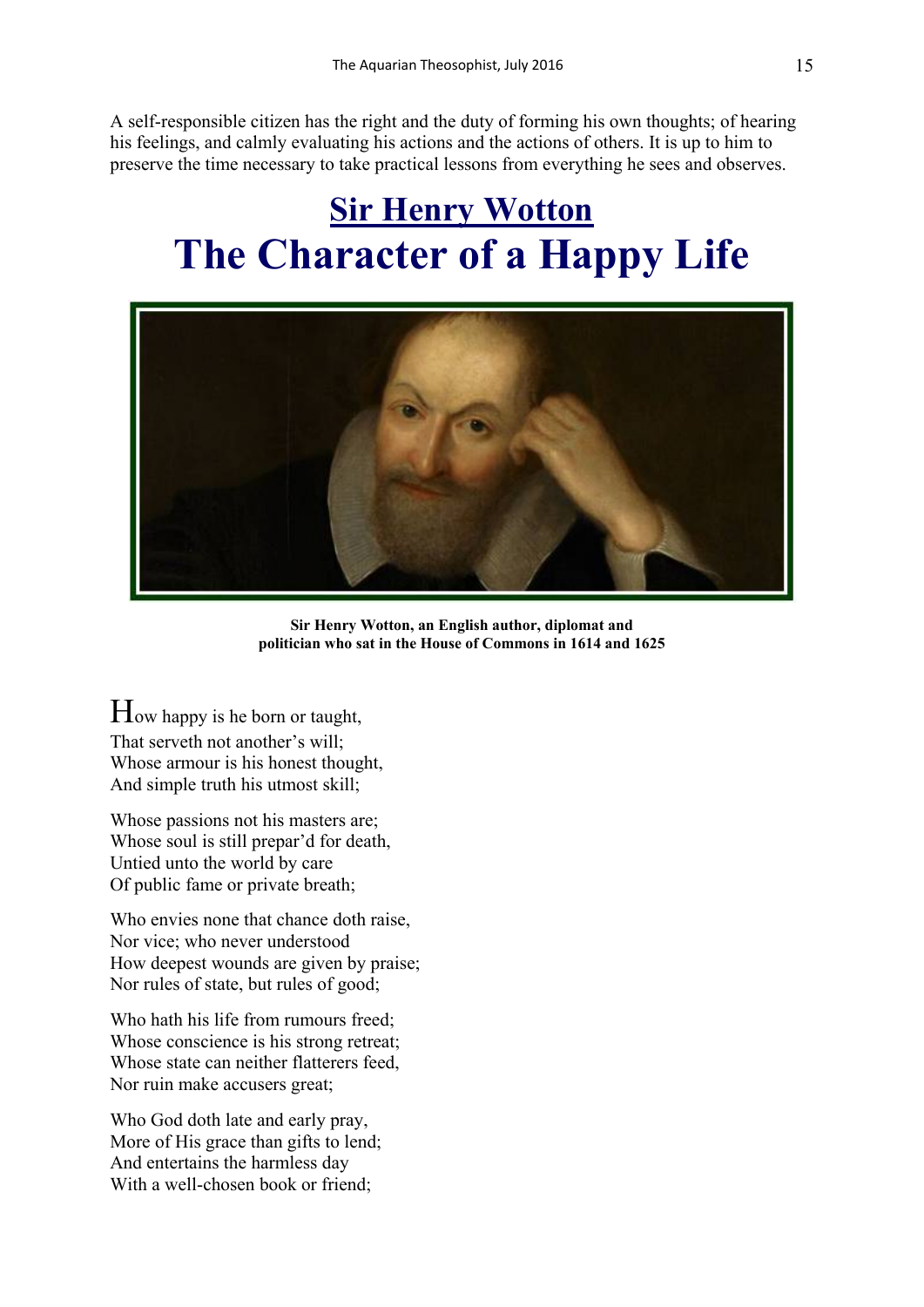This man is freed from servile bands Of hope to rise, or fear to fall; Lord of himself, though not of lands; And having nothing, yet hath all.

(Sir Henry Wotton, 1568-1639)

000

The poem "The Character of a Happy Life" is reproduced from "A Book of English Poetry", collected by G. B. Harrison, Penguin Books, 416 pp., 1974, see pp. 76-77.

### **The Courage to Be Independent Common Sense in Erasing the Sources of Fear**



 $F$ rom the point of view of the various levels of consciousness, voluntary and involuntary, the difference between fear and affinity is subtle: sometimes, it is easily erased by facts.

Fear can create, or result from, various forms of subconscious affinity. An intense, instinctive rejection of anything may attract precisely that which one is afraid of.

On the other hand, courage and detachment reduce or dissolve the magnetic relation with whatever is undesirable.

Right thought looks to that which is good, and strengthens one's karmic relation and affinity with healthy possibilities.

Self-knowledge and self-control pave the way for the mind to concentrate on valuable objects, and this is the road for unconditional peace.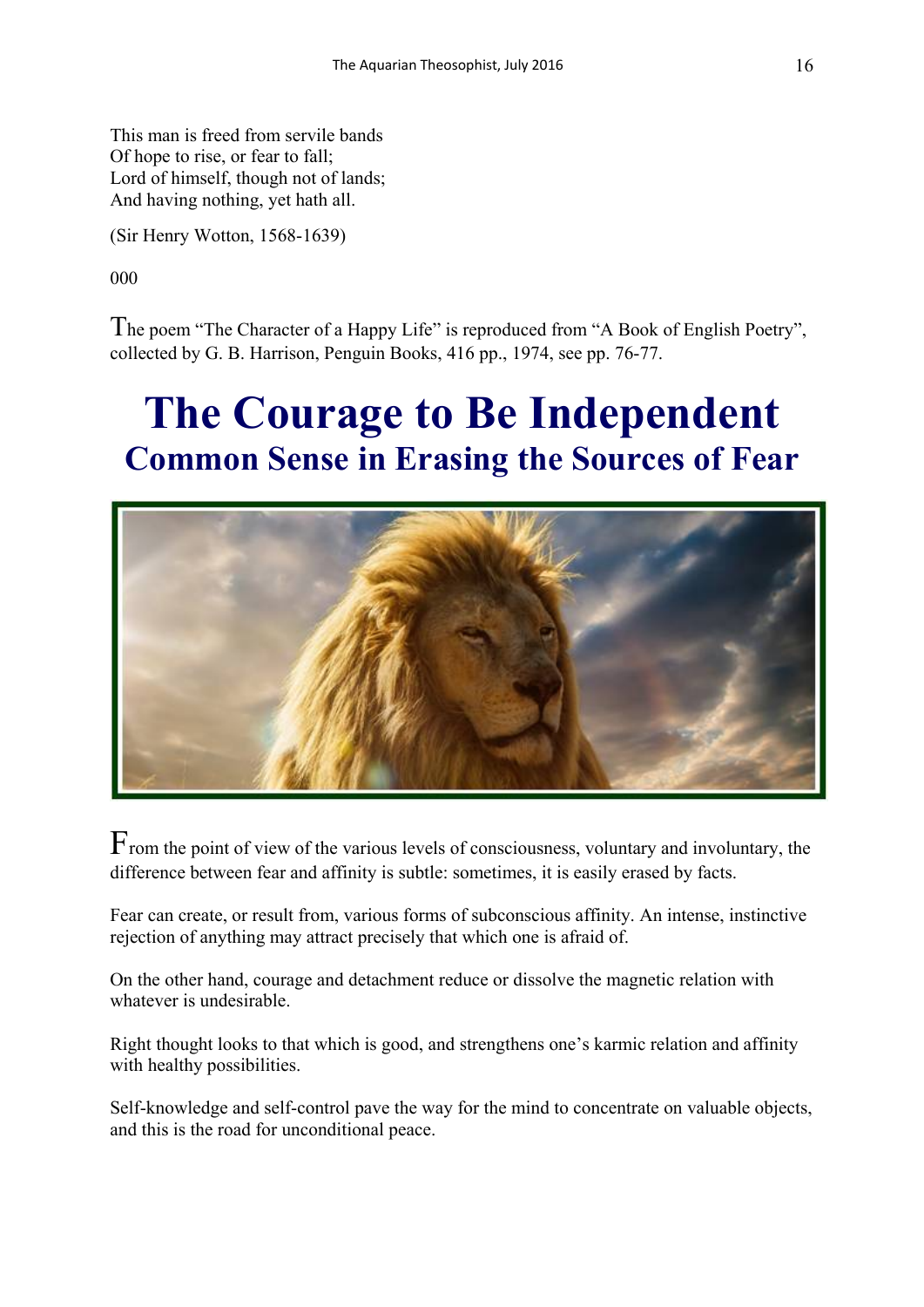# **The Silent, Selfless Action**



"Simeon his son said: 'All my days I have grown up among the Sages, and I have found for the body nothing better than silence; not learning but doing is the main thing; and whoever talks overly much, brings on sin'." **[1]**

#### NOTE:

**[1]** "Ethics from Sinai", by Irving M. Bunim: Philipp Feldheim, Inc., New York, three volumes, 1964, see volume I, p. 103.

000

### **The Law of Conservation of Energy**

One should not expect too much from others. It is better to stimulate the best in them, making no demands - except sincerity.

The pilgrim must expect right action from himself and leave people room to manage their lives as they find adequate. It is good to think the best of the people we know. They are free to have their cycles of increasing awareness and effort, and relatively decreasing cycles, too.

Being independent implies a degree of humbleness and of voluntary simplicity. The pilgrim must respect people's choices, voluntary or involuntary as they may be, and preserve his own ability to develop his task unimpeded.

The issue is not how many golden opportunities other people are wasting right now along the path to altruistic wisdom. The task ahead is to reduce one's own waste of time and efforts.

The mystery of efficiency in the use of vital energies is not easy to solve, and tackling it demands a complete, undivided attention.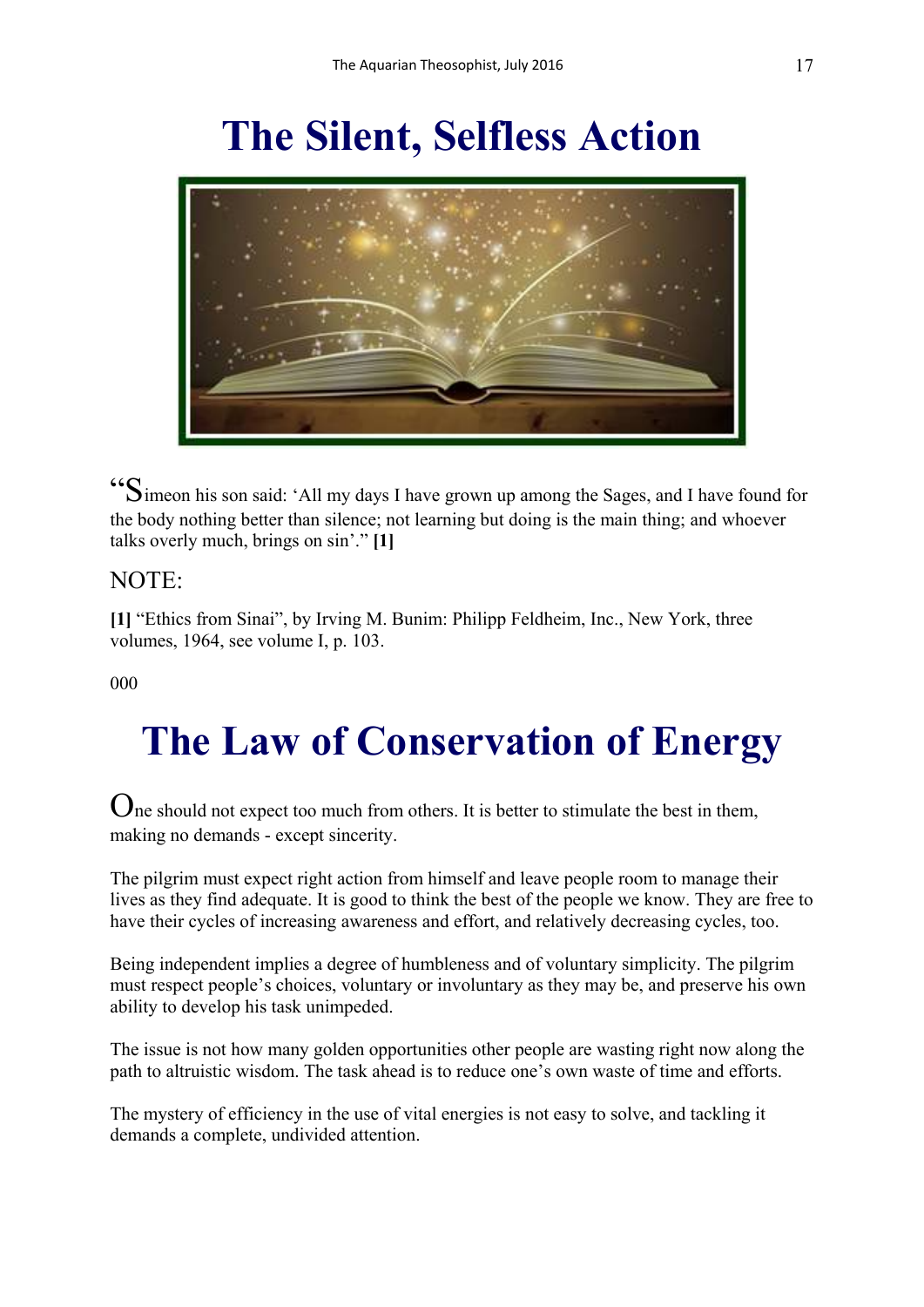### **Thoughts Along the Road Observing the Sacredness of Daily Life**



 $*$   $B_y$  peacefully silencing and tuning in to one's soul, unlimited peace can be found.

\* The firmness of a stone and the absolute flexibility of open air are both necessary in the character of one who studies classical theosophy. The transmuting properties of fire are equally decisive; as well as the healing quality of water. The fifth element, ether or astral light, combines the other four factors in the alchemy of individual consciousness.

\* There is a time to understand a telescope, and a time to use the telescope so as to study aspects of the sky. Reducing to nothing his lower self, or his lower-self activity, is a necessary condition for the pilgrim to thoroughly focus the telescope of his energies in the perception of eternal reality.

\* Hard self-responsible work leads to happiness. Indulgence and lack of vigilance produce danger, both in individual and collective life. In societies governed by the worship of shortterm personal comfort, an ethical blindness emerges whose result is disastrous.

\* In the cycles of life, effort and rest complete each other. An altruistic existence includes the need for calm. Similar to the process of reincarnation, every aspect of life combines Yin and Yang, contraction and expansion, systole and diastole, action - and repose. To each effort corresponds a pause. If our action is correct, then we have a right to tranquillity according to the Law of Karma.

\* Peace is never the result of being afraid of tackling difficult issues. Fear is no solid foundation for harmony. Courage and frankness, which are associated with generosity, produce balance in every situation. He who is able to leave aside short term advantages and live with detachment can afford being sincere.

\* Lack of mental concentration is one of the main sources of waste of energy. Life teaches us to make a decision on our goal and persevere. The object of our efforts will constantly renew itself and get readjusted as we learn better. However, if it is elevated enough, it will endure.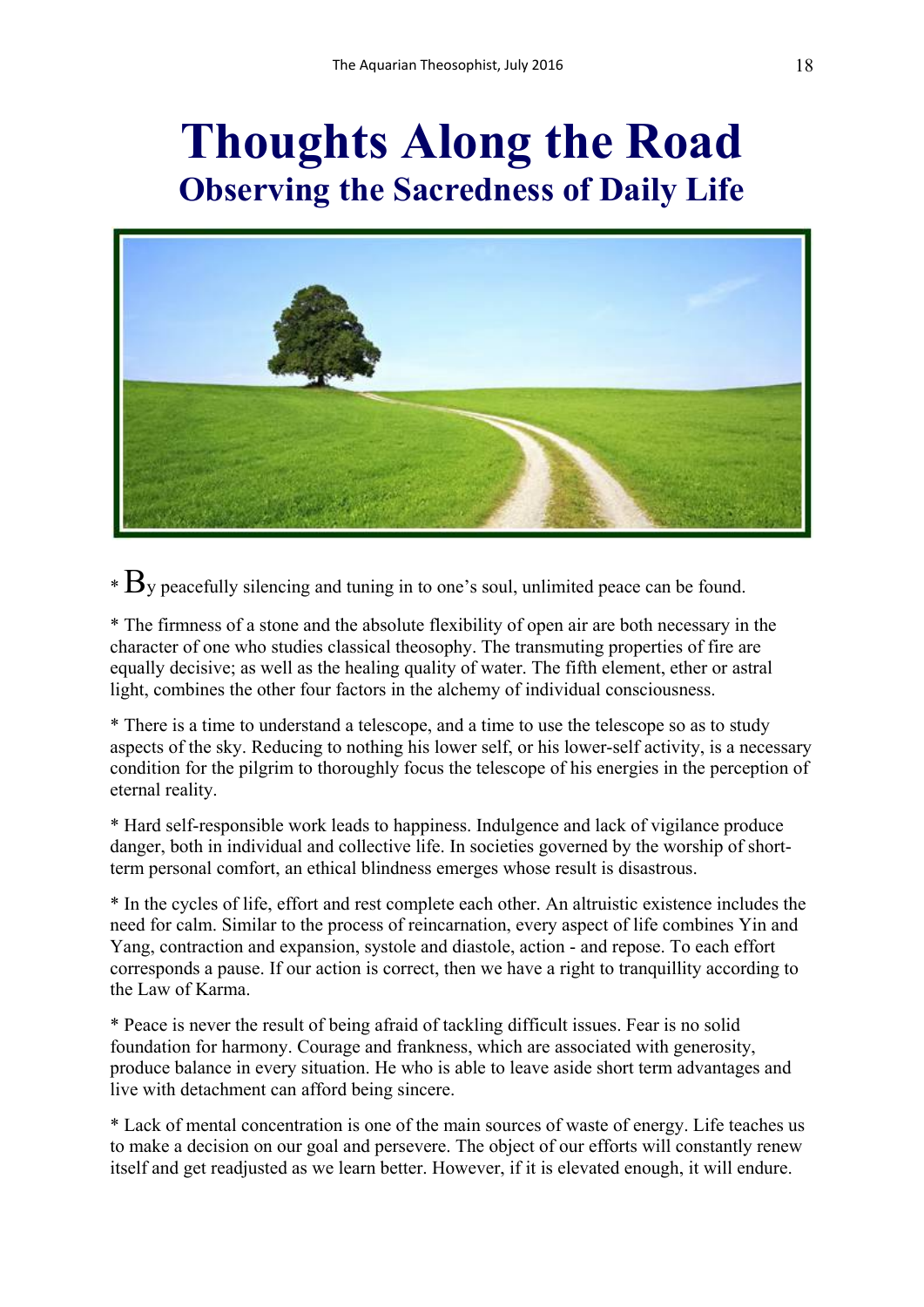Along the 24h cycle, the Sun is constantly changing its geometrical position with regard to any point of the Earth - but it is always there, giving light and life and a safe trajectory to our planet.

\* One does not buy discernment in the shopping mall. It is easier to read and repeat the wording of whatever we have studied than to properly use theosophical principles and concepts in daily life.

\* One has to make an unspecified number of attempts before developing any significant amount of wisdom in judgment. However, by the method of trial and error one learns much better than by just memorizing and regurgitating.

\* Detachment means a sense of independence regarding circumstances. An experienced soul does not measure itself by superficial events.

\* From a knowledge of the fact that important things in life transcend short term scenarios, moderation results. Then an ability to wait for the right timing emerges, and an unconditional peace protects us from anxiety and other forms of blindness.

\* Independence allows us to have discernment and see the right course to follow.

\* An inner sense of duty guides every true student of esoteric philosophy and makes him question in more than one aspect the socially organized selfishness around him. In response to his challenge, life and karma will kindly send him waves of probations. A number of events will test the firmness of his resolution to do his best. Difficult situations will alternate with moments of blessed quietness. He will gradually realize that the dangers are short-lived and pass, while the blessings - seemingly brief in chronological time - contain in themselves the essence of eternity.

\* Having a daily self-discipline means creating and strengthening correct habits. Selfdiscipline invites us to renounce spectacular ideas and follow the balanced ones.

\* Unimpressive actions are often the most correct. Unseen forms of kindness use to be the best. Anonymous heroes are among the greatest: one needs to forget the lower self, up to certain extent, in order to remember the spiritual soul. The formation of new or better habits in the various realms of life requires a regular effort which appears to be unattractive. The results of such effort are multidimensional. It creates moral strength, self-restraint and moderation.

\* The eternal life and its patterns of vibration are present everywhere, at every instant.

\* When the pilgrim feels that time is not enough for him to do all things he wants to, he must reexamine his recent decisions regarding goals and planning. There is no use in wishing to do things that are not feasible, while abandoning realistic projects which point to the right direction. Living a contemplative life needs common sense: universal wisdom can be experienced down on earth. If someone has less time available than he desires, he can decide he will observe and reduce his waste of time and energy.

\* *Modus et ordo*, or "method and order", said King Edward's motto; "Order and progress", is the sentence inscribed in the Brazilian flag: and the two ideas are helpful in the realm of individual life as well. The existence of a method implies that there must be a valuable goal. Unworthy objectives can scarcely inspire effective or planned action. Method produces order, and these two factors combined pave the way to progress towards the goal. The question then, for a country, a local community, for our global civilization and every individual in it, is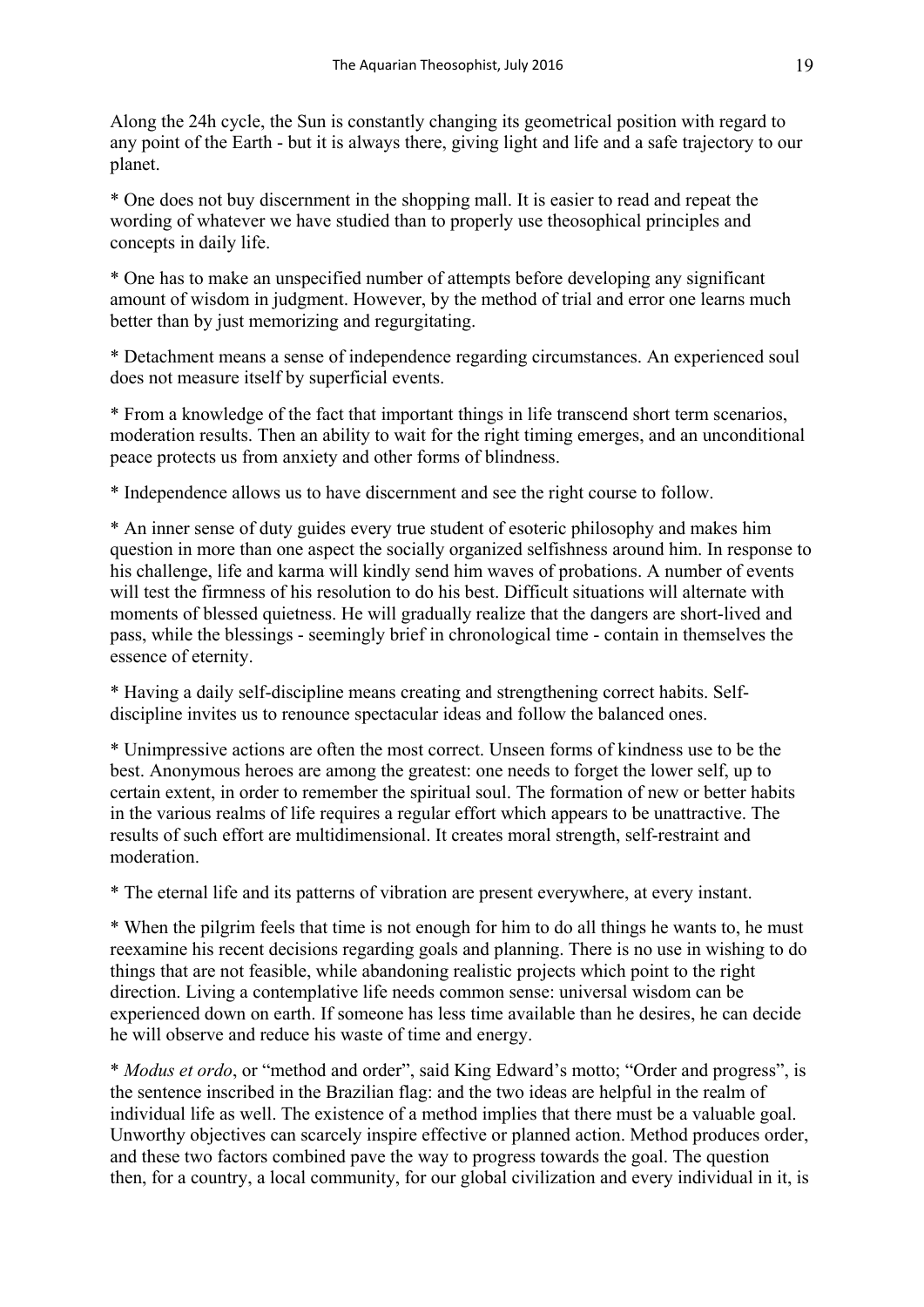whether there is a noble, lasting goal; if a morally healthy method exists; and order and consistence in the efforts to make progress.

\* If one's objectives are universal enough to be valid for the next 3,000 years, they are valid in the short term, too. Self-knowledge, wisdom and the ability to help others obtain happiness are examples of correct goals. Acting in harmony with his own essential nature is the dharma and sacred duty of everyone. Such sort of action, however, is multidimensional and can never flow in great harmony with external expectations.

\* He who is sincere with himself will disappoint others, and disappoint himself, a thousand times on the personality level. It is only in the deeper realms of life that his consistence with himself will be seen as inseparable from loyalty towards the others. One cannot be loyal to oneself without being loyal to everyone. And this can be extremely uncomfortable. Honesty and loyalty create a number of difficult situations, wherever falsehood is considered normal or hypocrisy is established as a golden rule of human relations.

### **The Secret of the ULT**

One of the main contributions of the United Lodge of Theosophists to the esoteric movement is the transference of the focus from the organizations to the ideal itself, and from the *political leaders* of the movement to its *classical teachings*.

According to the Lodge, each student must make self-devised efforts instead of blindly joining a *theosophical herd*. The purpose of studying and promulgating the original teachings is to live them in daily life, within one's possibilities and even if imperfectly. Visible levels of progress will come in due time, provided that one listens and tries to follow the advice coming through the quiet, small voice of his own conscience.

### **New Texts in the Associated Websites**

This is the monthly report of our associated websites. The following items were published between 23 June and 22 July:

(The more recent titles above)

- **1. The Draft of a Prayer -** *Carlos Cardoso Aveline*
- **2. A Society for Speaking the Truth -** *Unknown Author*
- **3. No More Hiroshimas and Nagasakis -** *Carlos Cardoso Aveline*
- **4. Israel as a Utopia -** *Carlos Cardoso Aveline*
- **5. Blind Belief Regarding Teachers -** *Carlos Cardoso Aveline*
- **6. The Limits of Responsibility -** *John Garrigues*
- **7. Television as a Hypnotizer -** *Al Gore*
- **8. The Aquarian Theosophist, June 2016**

[At this point, there are 717 texts by C. C. Aveline in our websites. One of them is in French language, 20 in Italian, 22 in Spanish, 248 in English and 426 in Portuguese.]